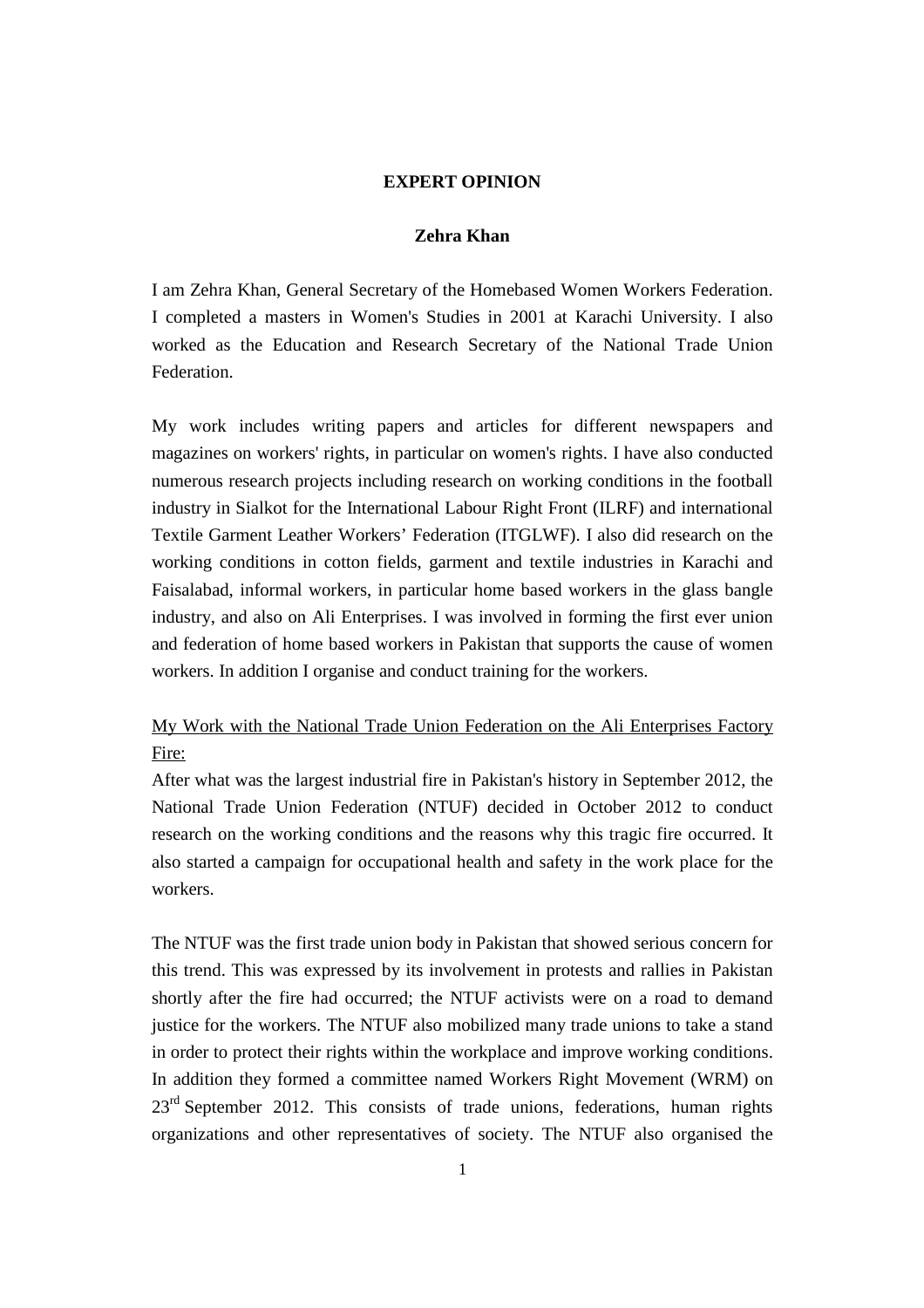families of deceased workers and supported them to form their own organisation named Ali Enterprise Factory Fire Affectees Association.

The main objective of the research conducted by the NTUF in October and November 2012 was to highlight the working conditions particularly regarding health and safety, the number of permanent employees, union existence and their registration with SESSI (Sindh Employees' Social Security Institution) and EOBI (Employees' Old-Age Benefits Institution).

For this survey NTUF developed questionnaires for interviews with workers and the family members of deceased workers. In this survey the team from NTUF conducted interviews with 101 survivors and families of deceased workers in two areas of Karachi Balida and Orangi as many workers employed at Ali Enterprise were residents of these slum areas. The majority of the workers interviewed for the NTUF survey were young people aged between 14 and 30 years old who were working at Ali Enterprises and hired by contractors. Again, in October 2015, I conducted seven in-depth interviews with former workers of Ali Enterprises.

Another relevant point was highlighted after the fire and revealed through newspapers and also from TV in 2012 by Mr. Amir Nawab, the Former Labour Minister. In 2003, the Punjab government banned labour inspections, a practice which was followed by the Chief Minister of Sindh. Thus, a labour inspection ban in Sindh was introduced solely due to a verbal order given by Sindh's Chief Minister soon after the official ban on inspections in Punjab. This verbal order was not resisted by the labour department or by Ex-Labour Minister Mr. Amir Nawab, despite the fact that he pointed out that Sindh's Chief Minister did not have the right to stop labour inspections as this goes against labour laws.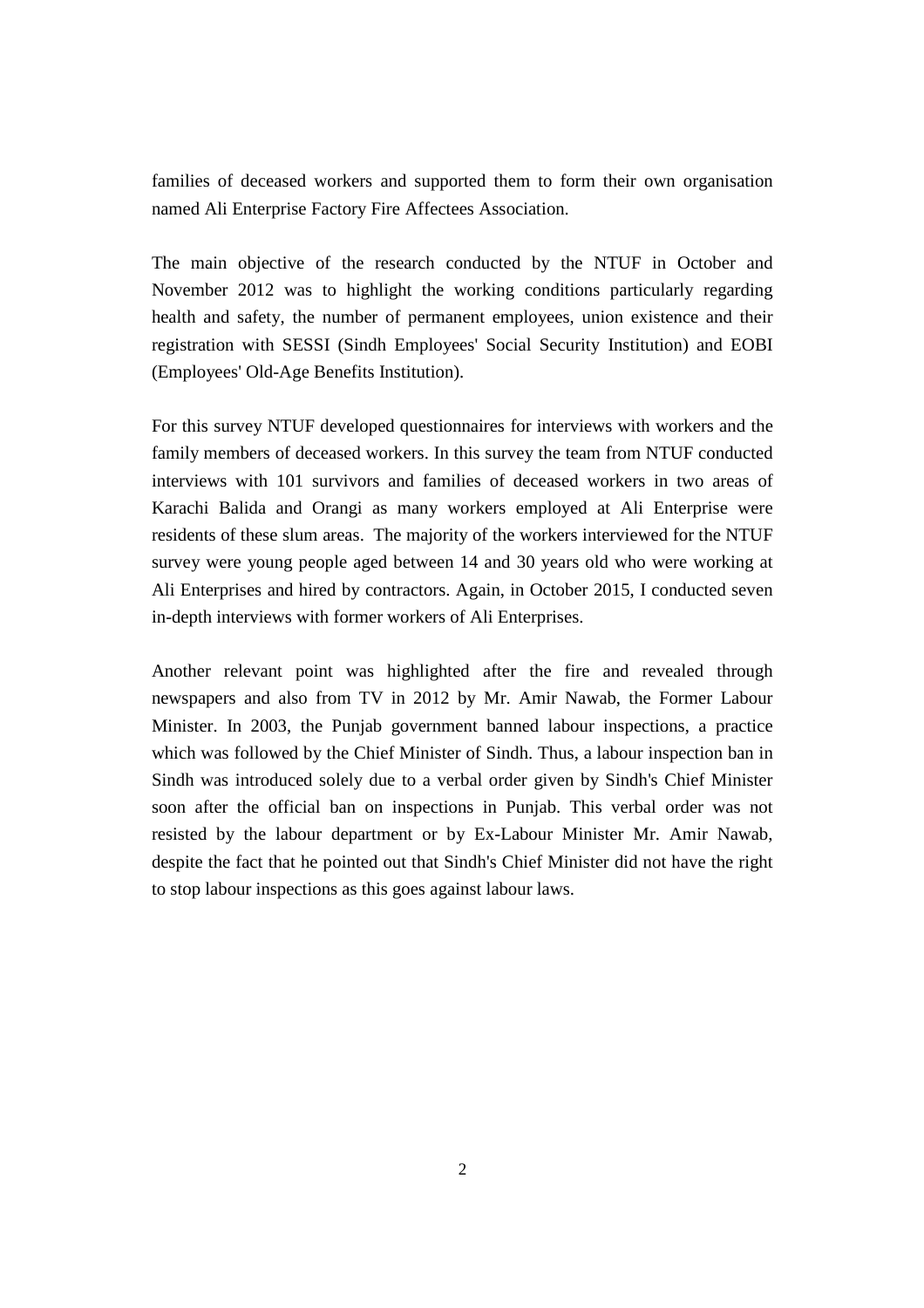# **ANALYSIS OF THE STR-AUDIT REPORT DATED DECEMBER 30TH 2011**

On the basis of the survey and in-depth interviews with workers, I was asked to provide my analysis of the STR-Audit Report dated  $30<sup>th</sup>$  December 2011 of the working conditions at Ali Enterprises. In what follows, the entries in the audit report are compared to the answers given by the former workers of Ali Enterprises.

#### **a. Risk Areas:**

The main risk which was highlighted by workers and families of deceased workers was that the factory did not have any strategy to cope with large-scale incidents. In the survey workers indicated that two fires had occurred prior to 9/11 due to electrical short-circuits however no significant or fixed steps were taken by the management of the site in response. The second main risk for workers was that there were no other exit points and that many of the doors were locked. It was strange that the audit report failed to mention both of these risks and also, for example, that there was no first aid box.

A further important risk was that there was material placed all around the entrance of the factory which the workers would have to pass through in order to reach the workplace.

According to the Joint Investigation Team's (JIT) report there was a threat to the employer. However if this was the case it raises the question of why the factory management then decided to reduce the number of security guards from 7 to 5 (as is mentioned in Audit report). In the event of a serious threat the factory management should have instead hired more security guards to ensure their safety and that of the workers and also informed the security officials.

## i. Child Labour:

During the survey many workers responded that there were children working in the factory and that whenever a person came to conduct an audit they were hidden by the management in toilets or given time off. These children were mostly hired by contractors. The use of child labour at Ali Enterprise was not included in the report and the report stated that Ali Enterprise's management were against the use of child labour and that children below the age of 18 were not allowed to work on a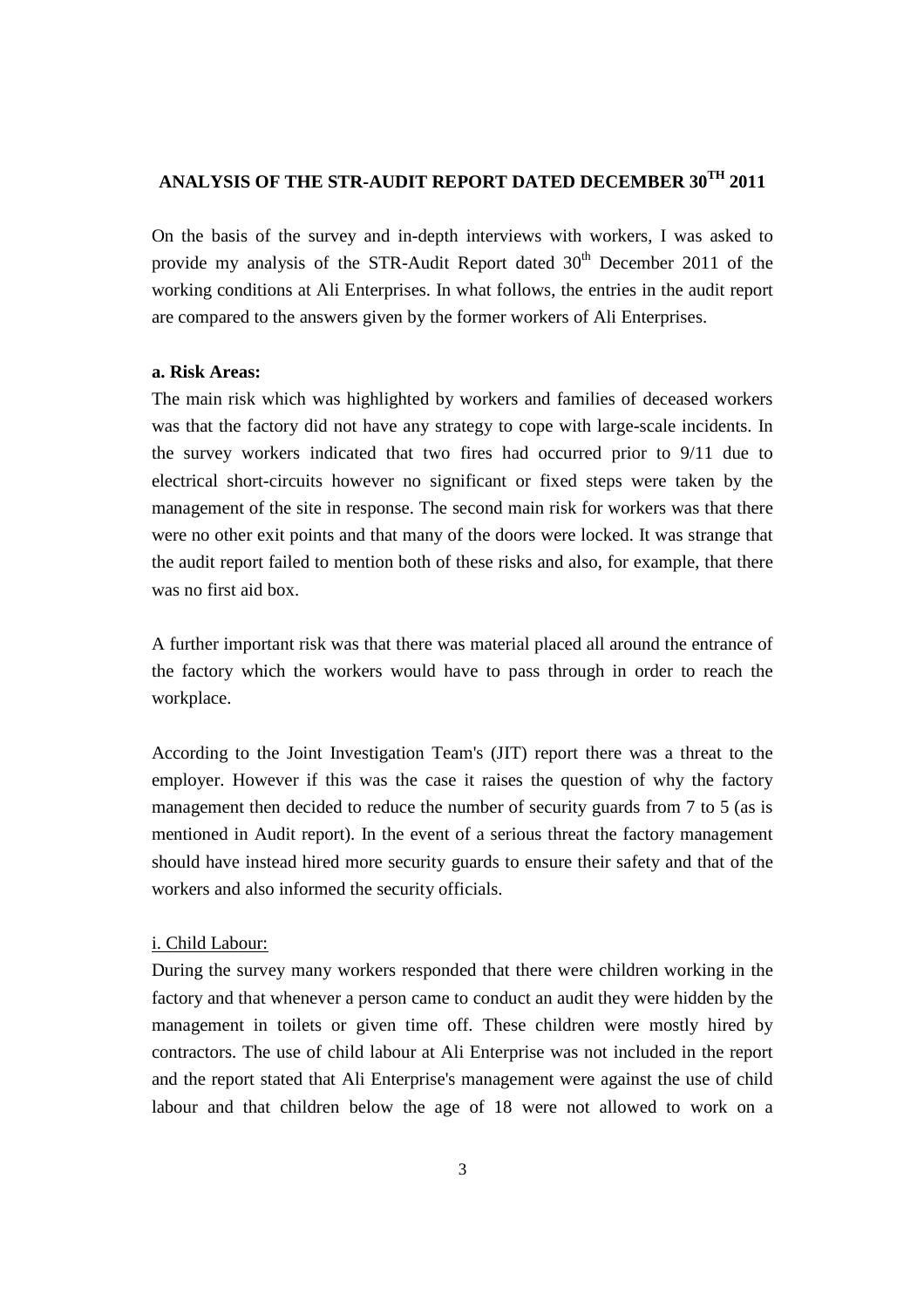permanent or temporary basis. However, children were hired by contractors without any verification and children were also hired as helpers.

# ii. Working Hours:

The working hours in the factory were fixed for all workers. Workers were informed during the hiring process that the number of working hours per day would be between 11 and 13 and that they would not be paid for extra hours worked as the majority of the workers in the factory worked under the contract system and were paid according to the piece rate and thus paid on the basis of how much they produced. This was the normal routine for the workers.

Many workers, during survey and after the survey, informed us that they do work on Sundays and late at night as well. There is a law regarding overtime which states that wages should be double for overtime however the majority of the workers responded that they are paid at the same rate for their overtime. It is evident that overtime was mandatory and that the worker did not have a choice at the time of hiring. They were all informed of the working hours including overtime when they were hired therefore it was not on a voluntary basis as the audit report claims.

## iii. Forced Labour:

As mentioned above, the working hours were fixed at the time of hiring so it can therefore be considered to be forced labour as workers did not have a choice as to whether or not they agree to work. The statement in the audit report that workers are free to leave the premises at the end of the work shift is therefore incorrect. Workers reported that they are required to complete their order on time and that this means working overtime which extends from 3 to 4 hours and sometimes to nights and working Sundays.

The audit report also states that all workers have signed a labour contract which was both current and valid. However there was no such informed agreement made by all workers who have been interviewed and they hadn't any copies of contracts as was mentioned in the audit report. A signed contract that the factory had copies of but not the workers would provide evidence of a relationship between the workers and the factory but would mean that the workers had no evidence to use in order to gain benefits from the factory as provided for by law.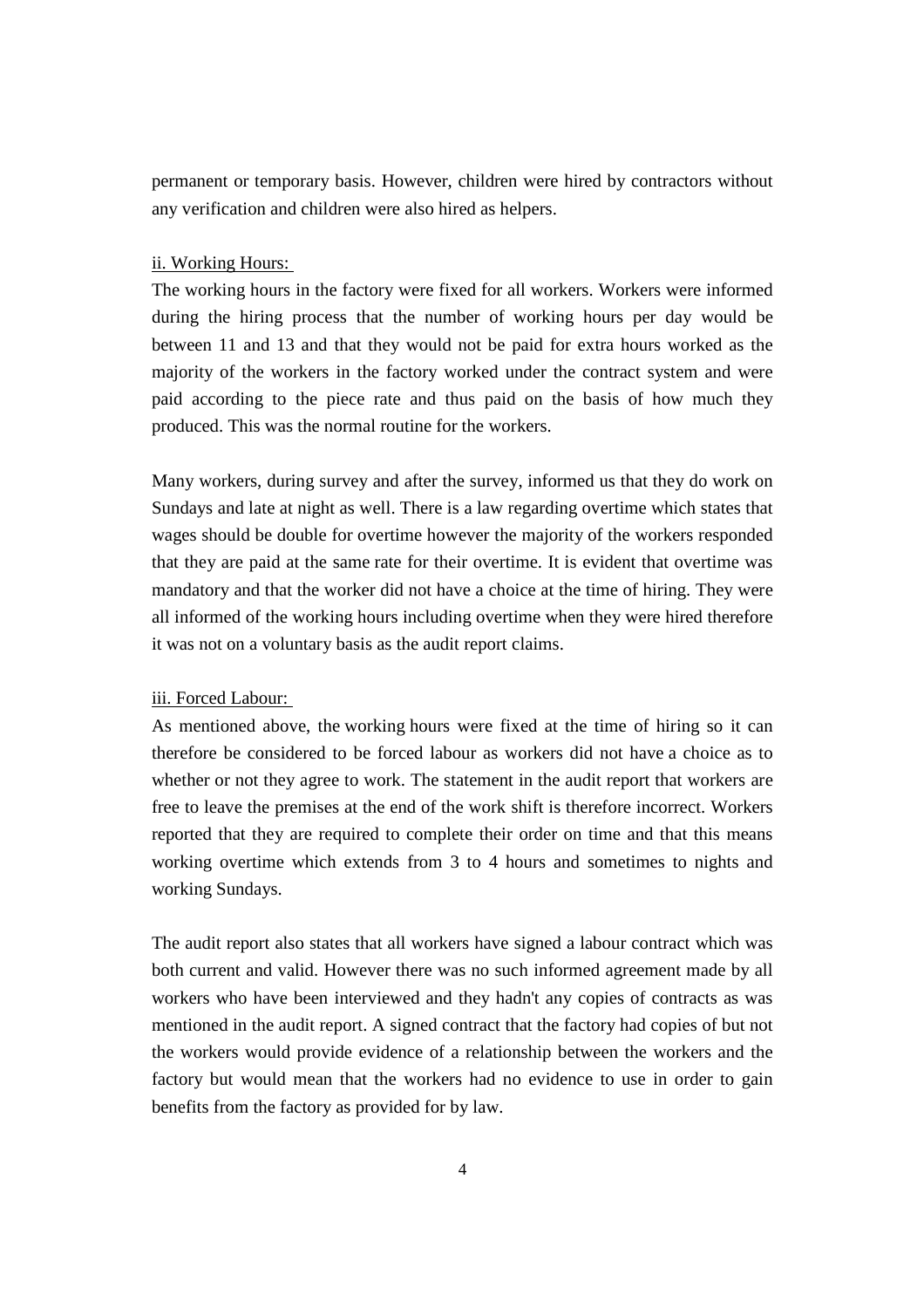#### iv. Wages and Benefits:

Many workers who were hired on a contractual basis reported that they get their wages every 15 days and most workers used to get their wages on time. The minimum wage for unskilled workers was 8000rs per month in 2012. However, workers responded that they received 5000rs wage and 1000rs as an attendance allowance but most of the workers did not receive 1000rs allowance. In any case this was less than the Government's announced minimum wage for unskilled workers.

The majority of the workers are paid wages on a piece rate as the majority of them are contractual workers who had no identification or document to prove their relationship with the factory. None of the workers were registered with social security or pension schemes and they did not have the corresponding cards. We have also witnessed EOBI (Employees' Old-Age Benefits Institution) officials outside the factory collecting data from the families of deceased workers and survivors after the fire.

The corruption within the department and negligence of both the owners of the factory and auditors is evident.

## v. Health and Safety:

The main reason for the high death toll was that the workplace was unprotected and workers were unable to escape from this area. The majority of the workers died due to suffocation or becoming unconscious. Further, there was no alarm to alert the workers of a fire so that they could escape in the event of an emergency. However, despite the fact that a similar incident had previously occurred in the factory it did not lead to the management adopting adequate measures to be able to cope with such a situation and they ignored the consequences.

The audit report mentioned that there was a first aid box and that management provided training to the workers on the use of fire fighting equipment, provided evacuation drills, first aid and emergency response system training. However in reality these measures were not put into practice at the factory. Further, although there were fire extinguishing cylinders in the factory, according to survivors these were useless as they did not contain any gas or chemical. In addition to these cylinders being empty workers reported that they had not received any training on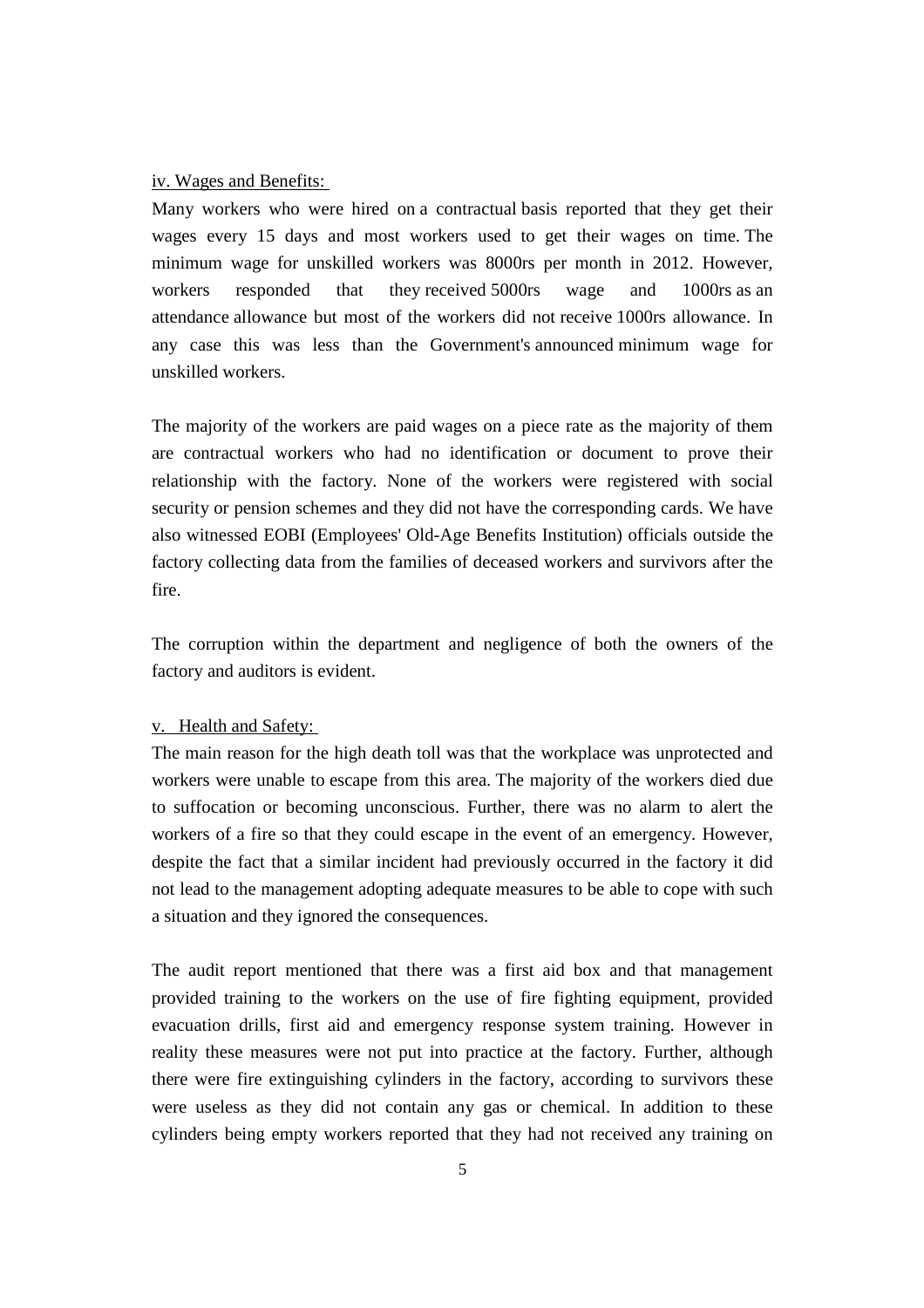how to use them. The majority of workers interviewed responded that they did not get any training on how to protect themselves in the event of a fire. Yellow emergency lines were also mentioned in the audit report but according to the workers there were no such lines or in any case they had not seen them.

The audit report also stated that there was a second exit however it did not mention that some doors were locked and that there were no other exit points from which the workers could escape in the event of a fire. This means that either the auditor did not inspect the whole factory during the visit or that they relied on information from the management only to complete the papers. The majority of the workers reported that the local or international visitor did not meet them or ask them anything regarding working conditions or about the factory in general. The interviewed workers also reported that such visits were pre-announced and that during the visits the employer or contractor would provide them with facemasks and metal gloves which were later removed or collected once the visit had finished.

The audit report also claimed that the production floors were equipped with first aid kits for emergency treatment of workers, which was also incorrect. This also indicates that they did not meet the workers or ask to interview them as the majority of the workers, as mentioned above, denied the existence of a first aid box or kit in the factory.

#### vi. Discrimination and Abuse:

Workers reported that they had witnessed cases in the factory where the owner of the factory had beaten workers and also verbally abused them. The company had a code of conduct but the majority of the workers responded that they had not seen such written material in the factory.

#### vii. Freedom of Association:

In the factory there was no union and workers were not free to form their own organisation. In the survey the NTUF confirmed that there was no group or association that would serve as a means for workers to assert their rights. According to Pakistan's constitution freedom of association is a guaranteed right of citizens. Ali Enterprises however deprived workers of this right to protect themselves from unfair labour conditions. A union did not exist despite the code of conduct mentioning that